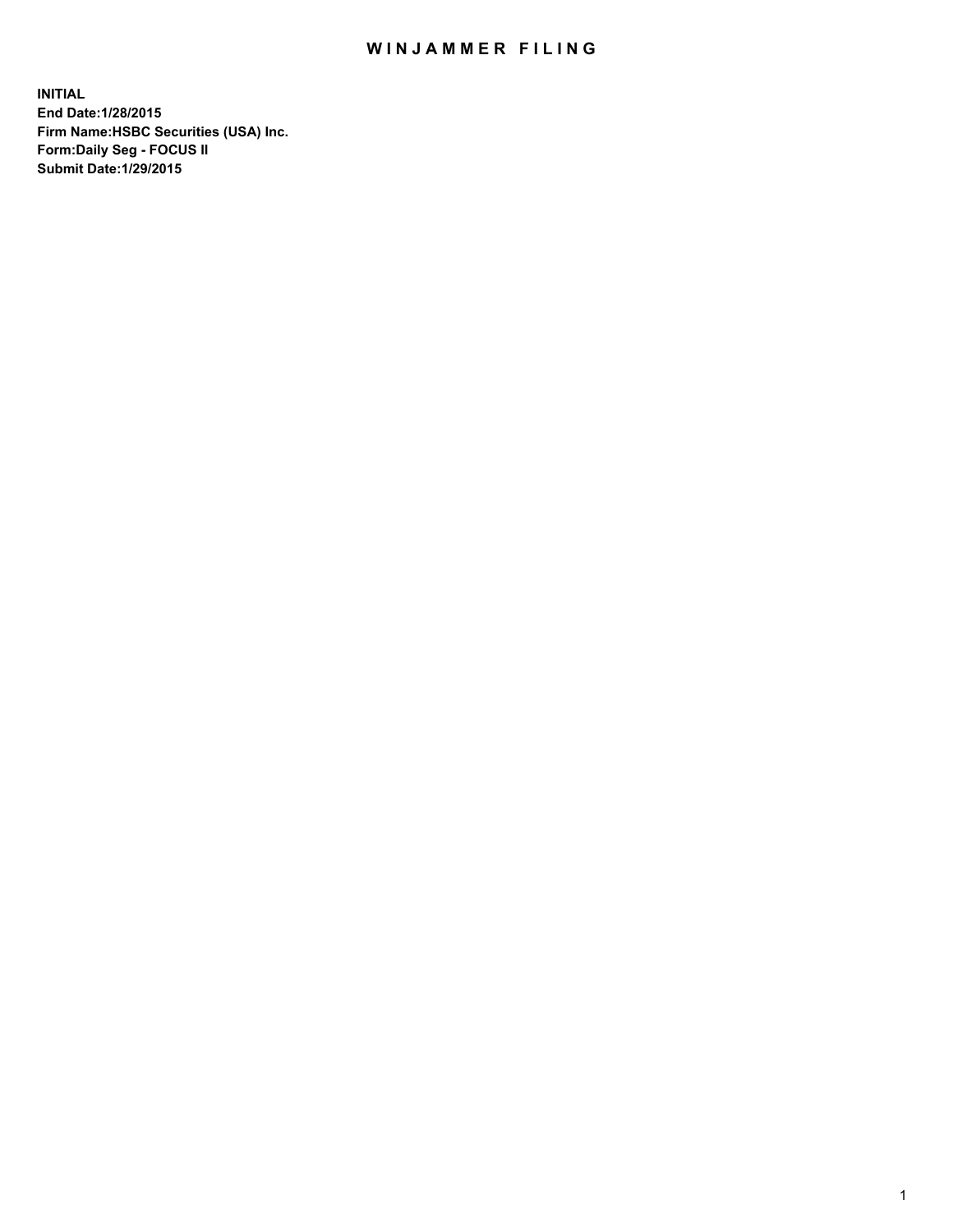## **INITIAL End Date:1/28/2015 Firm Name:HSBC Securities (USA) Inc. Form:Daily Seg - FOCUS II Submit Date:1/29/2015 Daily Segregation - Cover Page**

| Name of Company<br><b>Contact Name</b><br><b>Contact Phone Number</b><br><b>Contact Email Address</b>                                                                                                                                                                                                                          | <b>HSBC Securities (USA) Inc.</b><br><b>Steven Richardson</b><br>212-525-6445<br>steven.richardson@us.hsbc.com |
|--------------------------------------------------------------------------------------------------------------------------------------------------------------------------------------------------------------------------------------------------------------------------------------------------------------------------------|----------------------------------------------------------------------------------------------------------------|
| FCM's Customer Segregated Funds Residual Interest Target (choose one):<br>a. Minimum dollar amount: ; or<br>b. Minimum percentage of customer segregated funds required:%; or<br>c. Dollar amount range between: and; or<br>d. Percentage range of customer segregated funds required between: % and %.                        | 50,000,000<br>0 <sub>0</sub><br>0 <sub>0</sub>                                                                 |
| FCM's Customer Secured Amount Funds Residual Interest Target (choose one):<br>a. Minimum dollar amount: ; or<br>b. Minimum percentage of customer secured funds required:%; or<br>c. Dollar amount range between: and; or<br>d. Percentage range of customer secured funds required between:% and%.                            | 10,000,000<br><u>0</u><br>0 <sub>0</sub><br>0 <sub>0</sub>                                                     |
| FCM's Cleared Swaps Customer Collateral Residual Interest Target (choose one):<br>a. Minimum dollar amount: ; or<br>b. Minimum percentage of cleared swaps customer collateral required:% ; or<br>c. Dollar amount range between: and; or<br>d. Percentage range of cleared swaps customer collateral required between:% and%. | 30,000,000<br>00<br><u>00</u>                                                                                  |

Attach supporting documents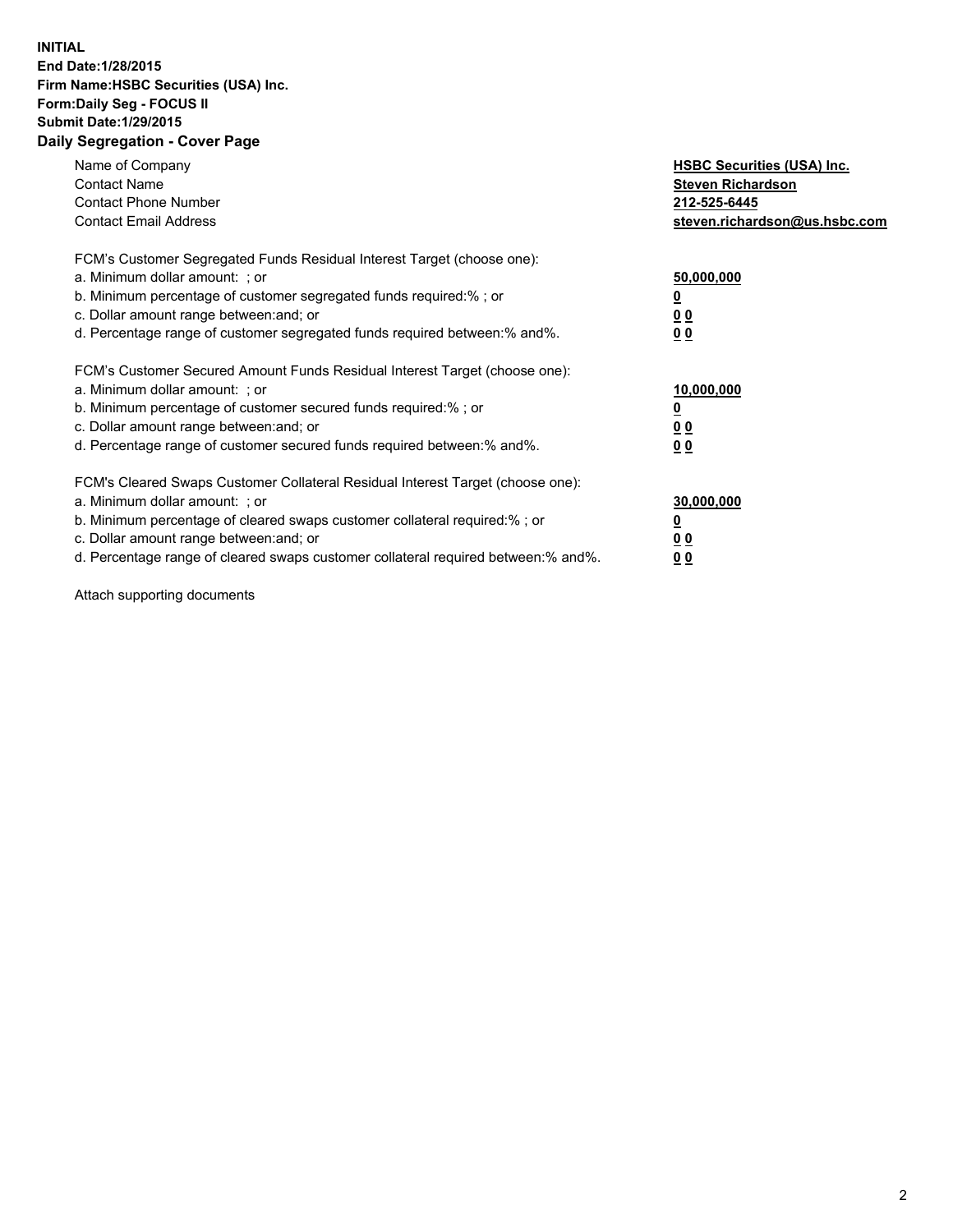**INITIAL End Date:1/28/2015 Firm Name:HSBC Securities (USA) Inc. Form:Daily Seg - FOCUS II Submit Date:1/29/2015 Daily Segregation - Secured Amounts**

|     | Foreign Futures and Foreign Options Secured Amounts                                         |                              |
|-----|---------------------------------------------------------------------------------------------|------------------------------|
|     | Amount required to be set aside pursuant to law, rule or regulation of a foreign            | $0$ [7305]                   |
|     | government or a rule of a self-regulatory organization authorized thereunder                |                              |
| 1.  | Net ledger balance - Foreign Futures and Foreign Option Trading - All Customers             |                              |
|     | A. Cash                                                                                     | 75,742,568 [7315]            |
|     | B. Securities (at market)                                                                   | 32,443,717 [7317]            |
| 2.  | Net unrealized profit (loss) in open futures contracts traded on a foreign board of trade   | 42,839,000 [7325]            |
| 3.  | Exchange traded options                                                                     |                              |
|     | a. Market value of open option contracts purchased on a foreign board of trade              | $0$ [7335]                   |
|     | b. Market value of open contracts granted (sold) on a foreign board of trade                | $0$ [7337]                   |
| 4.  | Net equity (deficit) (add lines 1.2. and 3.)                                                | 151,025,285 [7345]           |
| 5.  | Account liquidating to a deficit and account with a debit balances - gross amount           | 536,980 [7351]               |
|     | Less: amount offset by customer owned securities                                            | -527,580 [7352] 9,400 [7354] |
| 6.  | Amount required to be set aside as the secured amount - Net Liquidating Equity              | 151,034,685 [7355]           |
|     | Method (add lines 4 and 5)                                                                  |                              |
| 7.  | Greater of amount required to be set aside pursuant to foreign jurisdiction (above) or line | 151,034,685 [7360]           |
|     | 6.                                                                                          |                              |
|     | FUNDS DEPOSITED IN SEPARATE REGULATION 30.7 ACCOUNTS                                        |                              |
| 1.  | Cash in banks                                                                               |                              |
|     | A. Banks located in the United States                                                       | 29,694,201 [7500]            |
|     | B. Other banks qualified under Regulation 30.7                                              | 0 [7520] 29,694,201 [7530]   |
| 2.  | Securities                                                                                  |                              |
|     | A. In safekeeping with banks located in the United States                                   | 77,443,717 [7540]            |
|     | B. In safekeeping with other banks qualified under Regulation 30.7                          | 0 [7560] 77,443,717 [7570]   |
| 3.  | Equities with registered futures commission merchants                                       |                              |
|     | A. Cash                                                                                     | $0$ [7580]                   |
|     | <b>B.</b> Securities                                                                        |                              |
|     |                                                                                             | $0$ [7590]                   |
|     | C. Unrealized gain (loss) on open futures contracts                                         | $0$ [7600]                   |
|     | D. Value of long option contracts                                                           | $0$ [7610]                   |
|     | E. Value of short option contracts                                                          | 0 [7615] 0 [7620]            |
| 4.  | Amounts held by clearing organizations of foreign boards of trade                           |                              |
|     | A. Cash                                                                                     | $0$ [7640]                   |
|     | <b>B.</b> Securities                                                                        | $0$ [7650]                   |
|     | C. Amount due to (from) clearing organization - daily variation                             | $0$ [7660]                   |
|     | D. Value of long option contracts                                                           | $0$ [7670]                   |
|     | E. Value of short option contracts                                                          | 0 [7675] 0 [7680]            |
| 5.  | Amounts held by members of foreign boards of trade                                          |                              |
|     | A. Cash                                                                                     | 45,503,976 [7700]            |
|     | <b>B.</b> Securities                                                                        | $0$ [7710]                   |
|     | C. Unrealized gain (loss) on open futures contracts                                         | 42,839,000 [7720]            |
|     | D. Value of long option contracts                                                           | $0$ [7730]                   |
|     | E. Value of short option contracts                                                          | 0 [7735] 88,342,976 [7740]   |
| 6.  | Amounts with other depositories designated by a foreign board of trade                      | $0$ [7760]                   |
| 7.  | Segregated funds on hand                                                                    | $0$ [7765]                   |
| 8.  | Total funds in separate section 30.7 accounts                                               | 195,480,894 [7770]           |
| 9.  | Excess (deficiency) Set Aside for Secured Amount (subtract line 7 Secured Statement         | 44,446,209 [7380]            |
|     | Page 1 from Line 8)                                                                         |                              |
| 10. | Management Target Amount for Excess funds in separate section 30.7 accounts                 | 33,113,711 [7780]            |
| 11. | Excess (deficiency) funds in separate 30.7 accounts over (under) Management Target          | 11,332,498 [7785]            |
|     |                                                                                             |                              |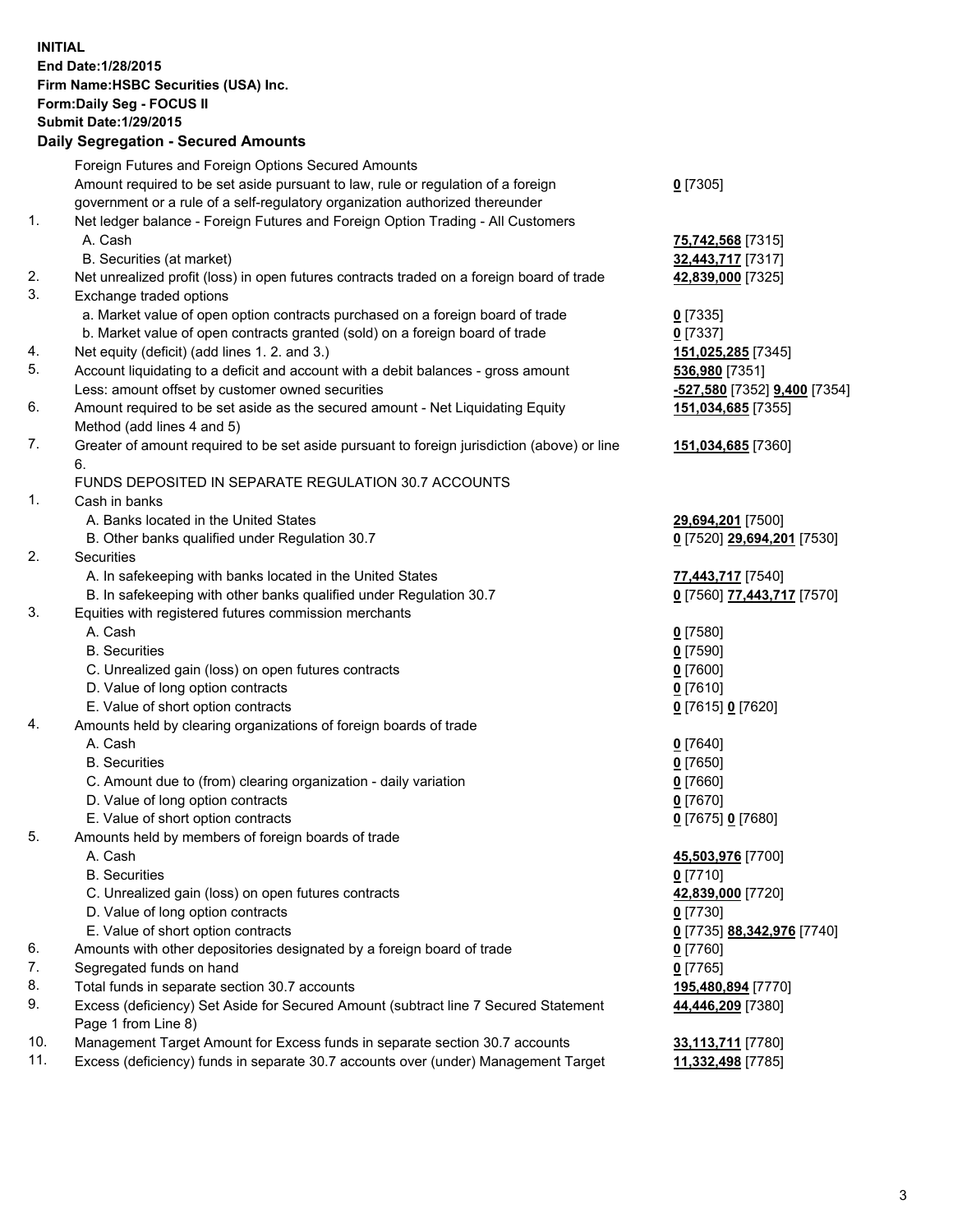| <b>INITIAL</b>                        |                                                                                                |                               |  |  |
|---------------------------------------|------------------------------------------------------------------------------------------------|-------------------------------|--|--|
|                                       | End Date: 1/28/2015                                                                            |                               |  |  |
| Firm Name: HSBC Securities (USA) Inc. |                                                                                                |                               |  |  |
| Form: Daily Seg - FOCUS II            |                                                                                                |                               |  |  |
|                                       | <b>Submit Date: 1/29/2015</b>                                                                  |                               |  |  |
|                                       | Daily Segregation - Segregation Statement                                                      |                               |  |  |
|                                       | SEGREGATION REQUIREMENTS(Section 4d(2) of the CEAct)                                           |                               |  |  |
| 1.                                    | Net ledger balance                                                                             |                               |  |  |
|                                       | A. Cash                                                                                        | 358,109,345 [7010]            |  |  |
|                                       | B. Securities (at market)                                                                      | 621,533,580 [7020]            |  |  |
| 2.                                    | Net unrealized profit (loss) in open futures contracts traded on a contract market             | -118,916,802 [7030]           |  |  |
| 3.                                    | Exchange traded options                                                                        |                               |  |  |
|                                       | A. Add market value of open option contracts purchased on a contract market                    | 117,832,948 [7032]            |  |  |
|                                       | B. Deduct market value of open option contracts granted (sold) on a contract market            | $-10,269,101$ [7033]          |  |  |
| 4.                                    | Net equity (deficit) (add lines 1, 2 and 3)                                                    | 968,289,970 [7040]            |  |  |
| 5.                                    | Accounts liquidating to a deficit and accounts with                                            |                               |  |  |
|                                       | debit balances - gross amount                                                                  | 66,197,749 [7045]             |  |  |
|                                       | Less: amount offset by customer securities                                                     | -66,196,937 [7047] 812 [7050] |  |  |
| 6.                                    | Amount required to be segregated (add lines 4 and 5)                                           | 968,290,782 [7060]            |  |  |
|                                       | FUNDS IN SEGREGATED ACCOUNTS                                                                   |                               |  |  |
| 7.                                    | Deposited in segregated funds bank accounts                                                    |                               |  |  |
|                                       | A. Cash                                                                                        | 119,727,573 [7070]            |  |  |
|                                       | B. Securities representing investments of customers' funds (at market)                         | $0$ [7080]                    |  |  |
|                                       | C. Securities held for particular customers or option customers in lieu of cash (at            | 73,576,940 [7090]             |  |  |
|                                       | market)                                                                                        |                               |  |  |
| 8.                                    | Margins on deposit with derivatives clearing organizations of contract markets                 |                               |  |  |
|                                       | A. Cash                                                                                        | 241,865,519 [7100]            |  |  |
|                                       | B. Securities representing investments of customers' funds (at market)                         | 145,206,487 [7110]            |  |  |
|                                       | C. Securities held for particular customers or option customers in lieu of cash (at<br>market) | 547,956,640 [7120]            |  |  |
| 9.                                    | Net settlement from (to) derivatives clearing organizations of contract markets                | -163,003,058 [7130]           |  |  |
| 10.                                   | Exchange traded options                                                                        |                               |  |  |
|                                       | A. Value of open long option contracts                                                         | 117,832,948 [7132]            |  |  |
|                                       | B. Value of open short option contracts                                                        | 10,269,101 [7133]             |  |  |
| 11.                                   | Net equities with other FCMs                                                                   |                               |  |  |
|                                       | A. Net liquidating equity                                                                      | 18,418,046 [7140]             |  |  |
|                                       | B. Securities representing investments of customers' funds (at market)                         | $0$ [7160]                    |  |  |
|                                       | C. Securities held for particular customers or option customers in lieu of cash (at            | $0$ [7170]                    |  |  |
|                                       | market)                                                                                        |                               |  |  |
| 12.                                   | Segregated funds on hand                                                                       | $0$ [7150]                    |  |  |
| 13.                                   | Total amount in segregation (add lines 7 through 12)                                           | 1,091,311,994 [7180]          |  |  |
| 14.                                   | Excess (deficiency) funds in segregation (subtract line 6 from line 13)                        | 123,021,212 [7190]            |  |  |
| 15.                                   | Management Target Amount for Excess funds in segregation                                       | 50,000,000 [7194]             |  |  |
| 16.                                   | Excess (deficiency) funds in segregation over (under) Management Target Amount                 | 73,021,212 [7198]             |  |  |

Excess

4